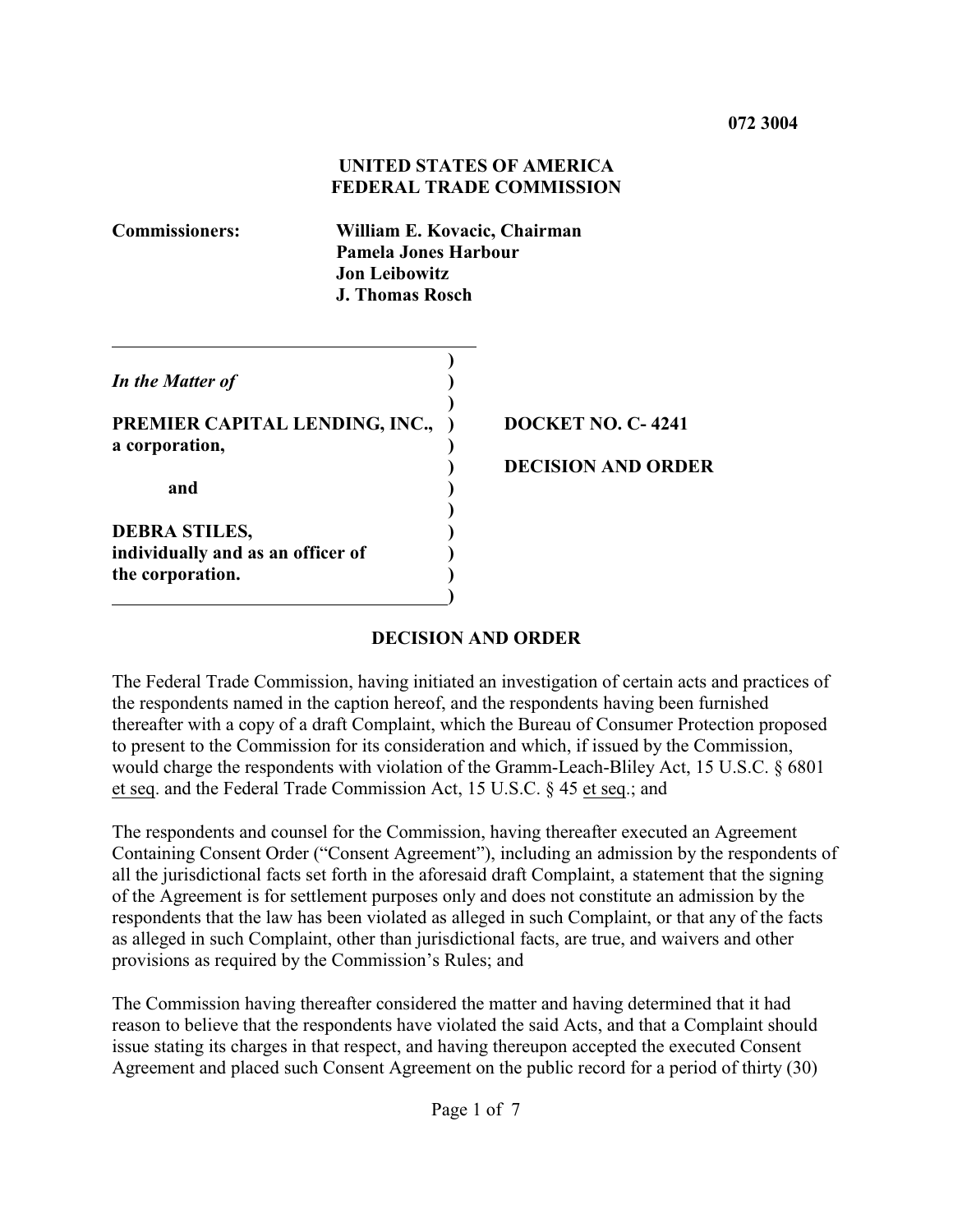days for the receipt and consideration of public comment, now in further conformity with the procedure prescribed in Section 2.34 of its Rules, the Commission hereby issues its Complaint, makes the following jurisdictional findings, and enters the following Order:

- 1. Respondent Premier Capital Lending, Inc. ("PCL") is a Texas Corporation with its principal place of business at 901 W. Bardin Road, Suite 200, Arlington, Texas 76017.
- 2. Respondent Debra Stiles ("Stiles") is a co-owner of PCL, Secretary of the company, and Manager of its headquarters office in Arlington, Texas. Individually or in concert with others, she formulates, directs, or controls the policies, acts, or practices of respondent PCL. Her principal place of business is the same as PCL's.

# **ORDER**

# **DEFINITIONS**

For purposes of this order, the following definitions shall apply:

- 1. "Personally identifiable information" or "personal information" shall mean individually identifiable information from or about an individual consumer including, but not limited to: (a) a first and last name; (b) a home or other physical address, including street name and name of city or town; (c) an email address or other online contact information, such as an instant messaging user identifier or a screen name that reveals an individual's email address; (d) a telephone number; (e) a Social Security number; (f) credit or debit card information, including card number, expiration date, and security code; (g) a persistent identifier, such as a customer number held in a "cookie" or processor serial number, that is combined with other available data that identifies an individual consumer; or (h) any information that is combined with any of (a) through (g) above.
- 2. "Gramm-Leach-Bliley Act" or "GLB Act" refers to 15 U.S.C. §§ 6801-6809, as amended, the "Safeguards Rule" or the "Standards for Safeguarding Customer Information Rule" refers to 16 C.F.R. Part 314, issued pursuant to Title V, Subtitle A of the GLB Act, 15 U.S.C. §§ 6801-6809, and the "Privacy Rule" or the "Commission's Privacy of Consumer Financial Information Rule" refers to 16 C.F.R. Part 313, issued pursuant to the GLB Act.
- 3. "Financial institution" shall mean as defined in Section 509(3)(A) of the GLB Act, 15 U.S.C. § 6809(3)(A).
- 4. Unless otherwise specified, "respondents" shall mean Premier Capital Lending, Inc. and its subsidiaries, divisions, affiliates, successors and assigns ("PCL"), and Debra Stiles.
- 5. "Commerce" shall mean as defined in Section 4 of the Federal Trade Commission Act, 15 U.S.C. § 44.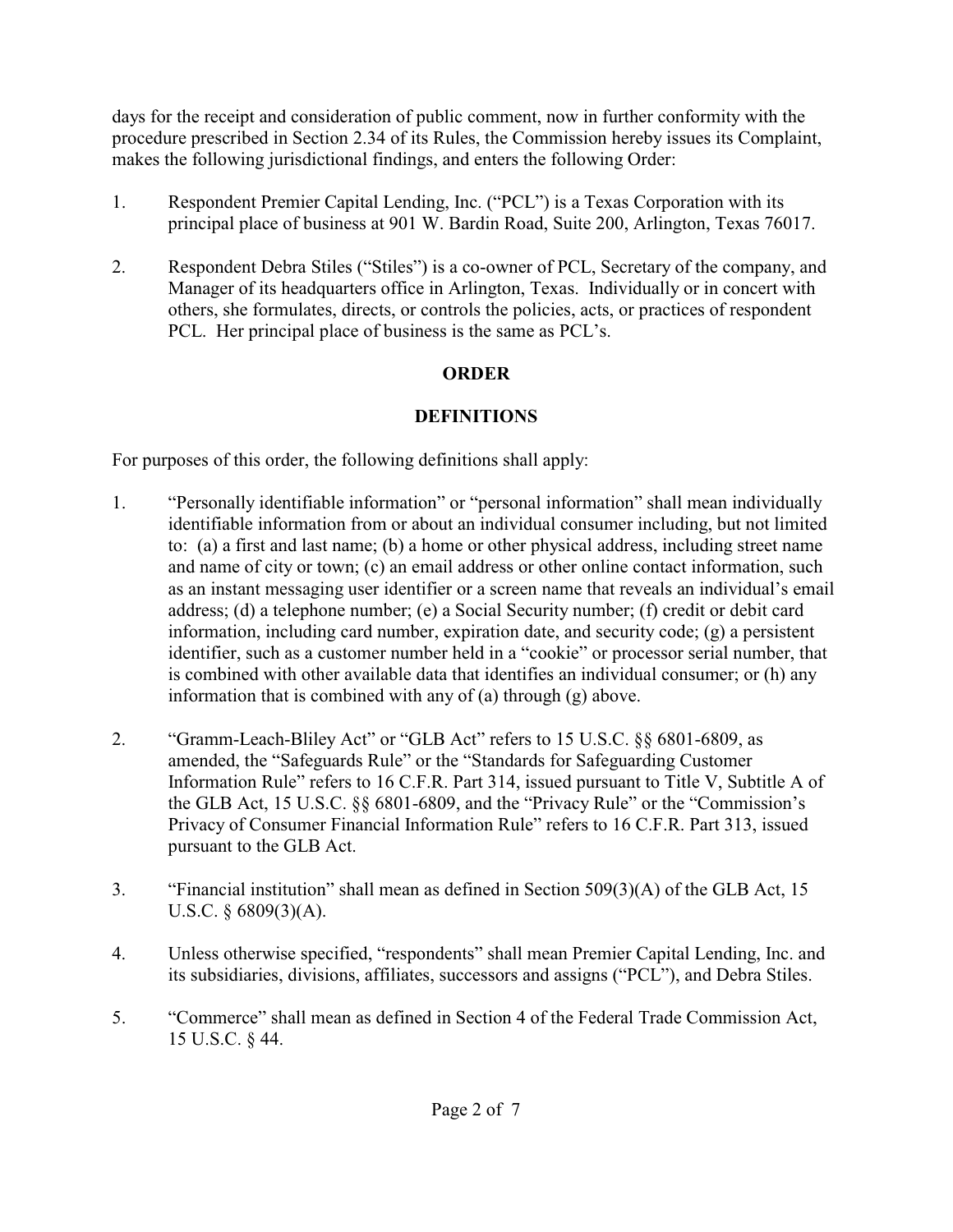**IT IS ORDERED** that respondents, and their officers, agents, representatives, and employees, shall not directly or through any corporation, subsidiary, division, website, or other device, in connection with the advertising, marketing, promotion, offering for sale, or sale of any product or service, in or affecting commerce, misrepresent in any manner, expressly or by implication, the extent to which respondents maintain and protect the privacy, confidentiality, or security of any personal information collected from or about consumers.

### II.

 **IT IS FURTHER ORDERED** that respondents, and their officers, agents, representatives, and employees, directly or through any corporation, subsidiary, division, website, or other device, no later than the date of service of this order, shall establish and implement, and thereafter maintain, a comprehensive information security program that is reasonably designed to protect the security, confidentiality, and integrity of consumers' personal information. Such program, the content and implementation of which must be fully documented in writing, shall contain administrative, technical, and physical safeguards appropriate to respondent PCL's size and complexity, the nature and scope of its activities, and the sensitivity of the personal information collected from or about consumers, including:

- A. the designation of an employee or employees to coordinate and be accountable for the information security program;
- B. the identification of material internal and external risks to the security, confidentiality, and integrity of personal information that could result in the unauthorized disclosure, misuse, loss, alteration, destruction, or other compromise of such information, and assessment of the sufficiency of any safeguards in place to control these risks. At a minimum, this risk assessment should include consideration of risks in each area of relevant operation, including, but not limited to, (1) employee training and management, (2) information systems, including network and software design, information processing, storage, transmission, and disposal, and (3) prevention, detection, and response to attacks, intrusions, or other systems failure;
- C. the design and implementation of reasonable safeguards to control the risks identified through risk assessment, and regular testing or monitoring of the effectiveness of the safeguards' key controls, systems, and procedures;
- D. the development and use of reasonable steps to select and retain service providers capable of appropriately safeguarding personal information they receive from respondents and requiring service providers by contract to implement and maintain appropriate safeguards; and
- E. the evaluation and adjustment of respondents' information security program in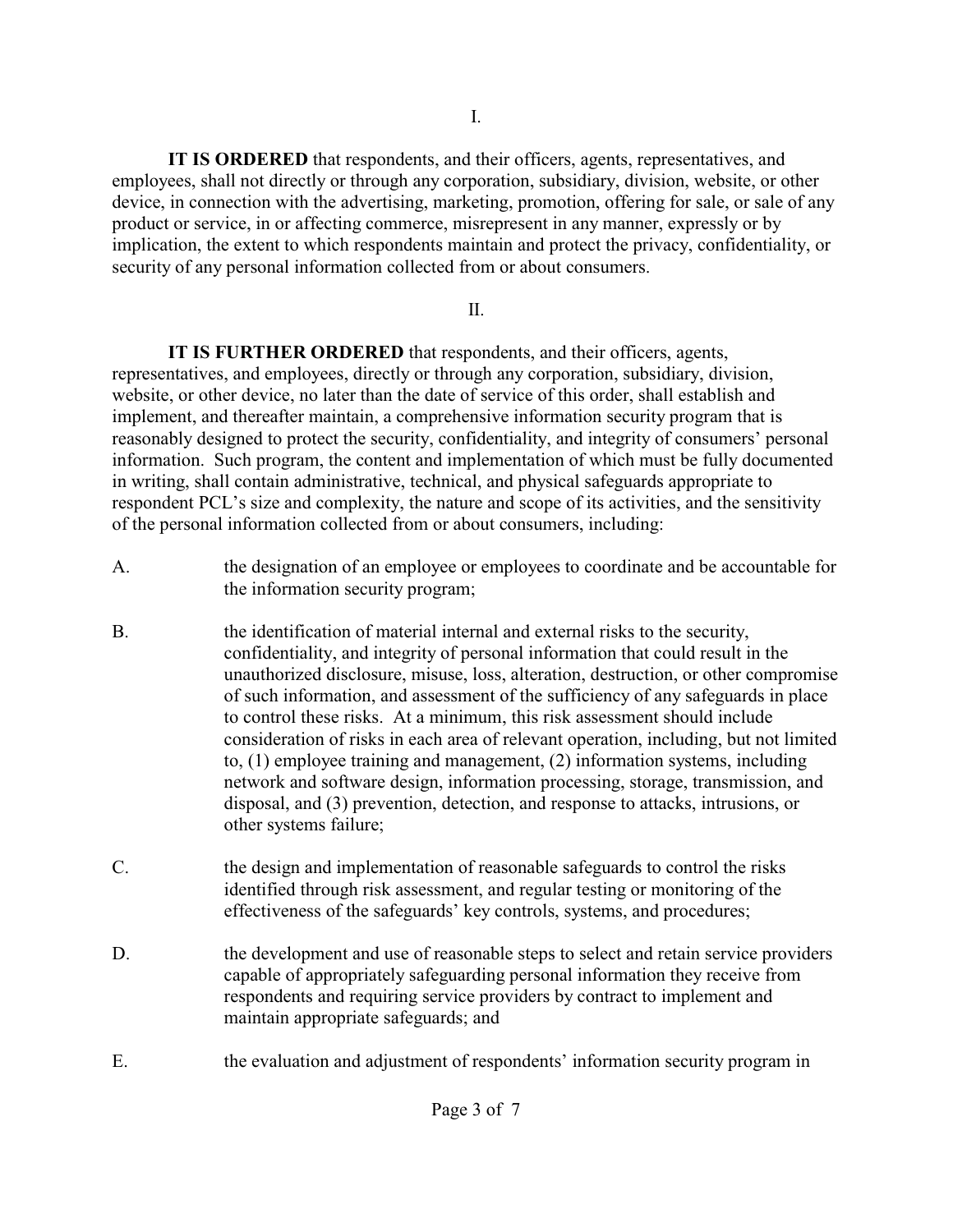light of the results of the testing and monitoring required by subpart C, any material changes to respondents' operations or business arrangements, or any other circumstances that respondents know or have reason to know may have a material impact on the effectiveness of their information security program.

# III.

 **IT IS FURTHER ORDERED** that respondents, and their officers, agents, representatives, and employees, shall not, directly or through any corporation, subsidiary, division, website, or other device, violate any provision of:

A. the Safeguards Rule, 16 C.F.R. Part 314; or

B. the Privacy Rule, 16 C.F.R. Part 313.

In the event that either of these Rules is hereafter amended or modified, respondents' compliance with that Rule as so amended or modified shall not be a violation of this order.

### IV.

 **IT IS FURTHER ORDERED** that, in connection with their compliance with Parts II and III.A. of this order, respondents, and their officers, agents, representatives, and employees, shall obtain initial and biennial assessments and reports ("Assessments") from a qualified, objective, independent third-party professional using procedures and standards generally accepted in the profession. The reporting period for the Assessments shall cover: (A) the first one hundred and eighty (180) days after service of the order for the initial Assessment; and (B) each two (2) year period thereafter for twenty (20) years after service of the order for the biennial Assessments. Each Assessment shall:

- A. set forth the specific administrative, technical, and physical safeguards that respondent PCL has implemented and maintained during the reporting period;
- B. explain how such safeguards are appropriate to respondent PCL's size and complexity, the nature and scope of respondent PCL's activities, and the sensitivity of the personal information collected from or about consumers;
- C. explain how the safeguards that have been implemented meet or exceed the protections required by the Safeguards Rule; and
- D. certify that respondent PCL's security program is operating with sufficient effectiveness to provide reasonable assurance that the security, confidentiality, and integrity of personal information is protected and, for biennial reports, has so operated throughout the reporting period.

Each Assessment shall be prepared and completed within sixty (60) days after the end of the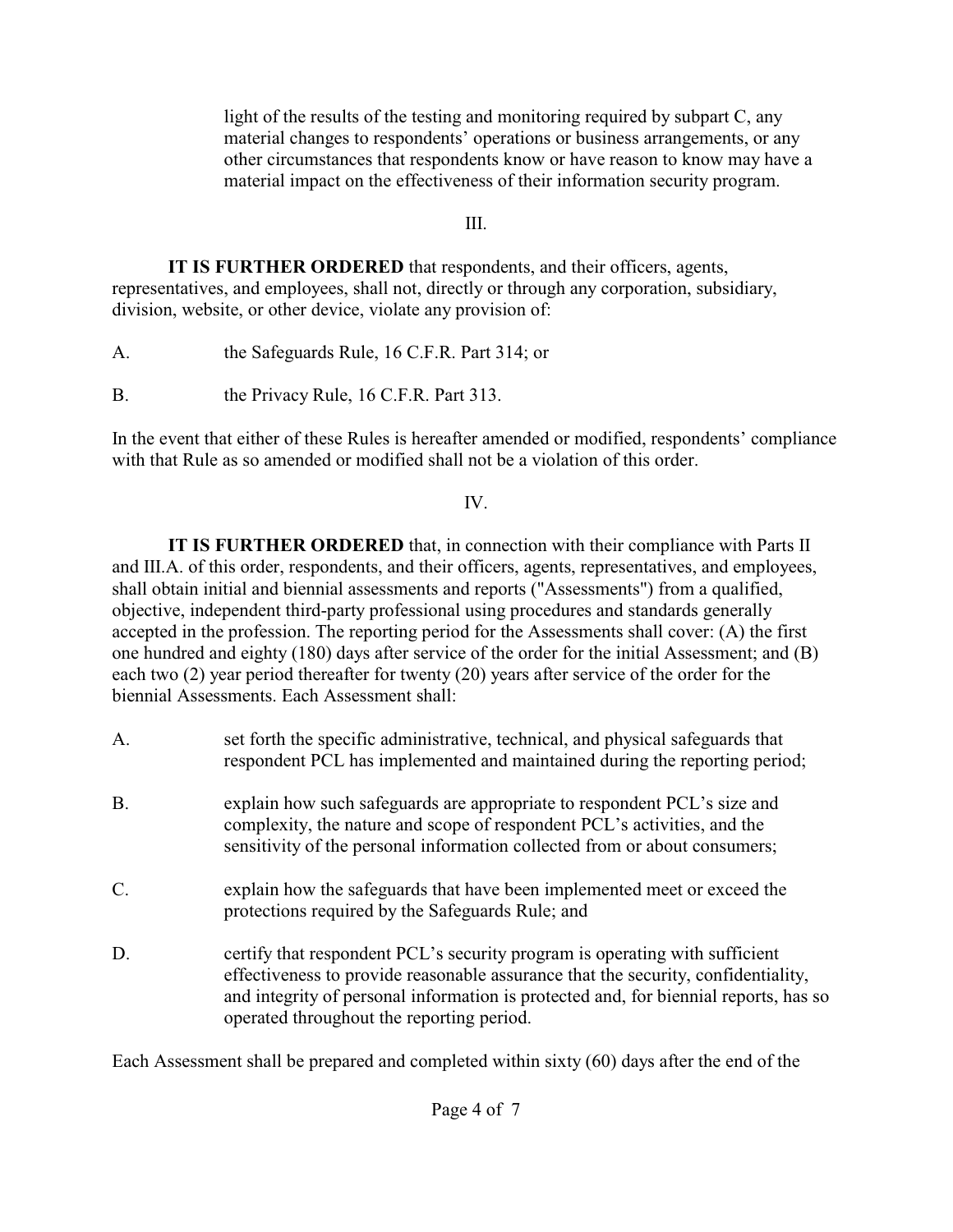reporting period to which the Assessment applies by: a person qualified as a Certified Information System Security Professional (CISSP) or as a Certified Information Systems Auditor (CISA); a person holding Global Information Assurance Certification (GIAC) from the SysAdmin, Audit, Network, Security (SANS) Institute; or a similarly qualified person or organization approved by the Associate Director for Enforcement, Bureau of Consumer Protection, Federal Trade Commission.

Respondents shall provide the initial Assessment to the Associate Director for Enforcement, Bureau of Consumer Protection, Federal Trade Commission, Washington, D.C. 20580, within ten (10) business days after the Assessment has been prepared. All subsequent biennial Assessments shall be retained by respondents until three years after completion of the final Assessment and provided to the Associate Director of Enforcement upon request within ten (10) business days after respondents receives such request.

V.

 **IT IS FURTHER ORDERED** that respondents shall maintain, and upon request make available to the Federal Trade Commission for inspection and copying, a print or electronic copy of each document relating to compliance, including by not limited to:

- A. for a period of five (5) years:
- 1. any documents, whether prepared by or on behalf of either respondent, that contradict, qualify, or call into question respondents' compliance with this order;
- 2. consumer complaints (whether received in written or electronic form, directly, indirectly or through any third party), and any responses to those complaints, whether in written or electronic form, that relate to respondents' activities as alleged in the draft Complaint and respondents' compliance with the provisions of this order;
- 3. copies of all subpoenas and other communications with law enforcement entities or personnel, whether in written or electronic form, if such documents bear in any respect on respondents' collection, maintenance, or furnishing of consumer reports or other personal information of consumers; and
- 4. all records and documents necessary to demonstrate full compliance with each provision of this order; and
- B. for a period of three (3) years after the date of preparation of each Assessment required under Part III of this order, all materials relied upon to prepare the Assessment, whether prepared by or on behalf of either respondent, including but not limited to all plans, reports, studies, reviews, audits, audit trails, policies, training materials, and assessments, and any other materials relating to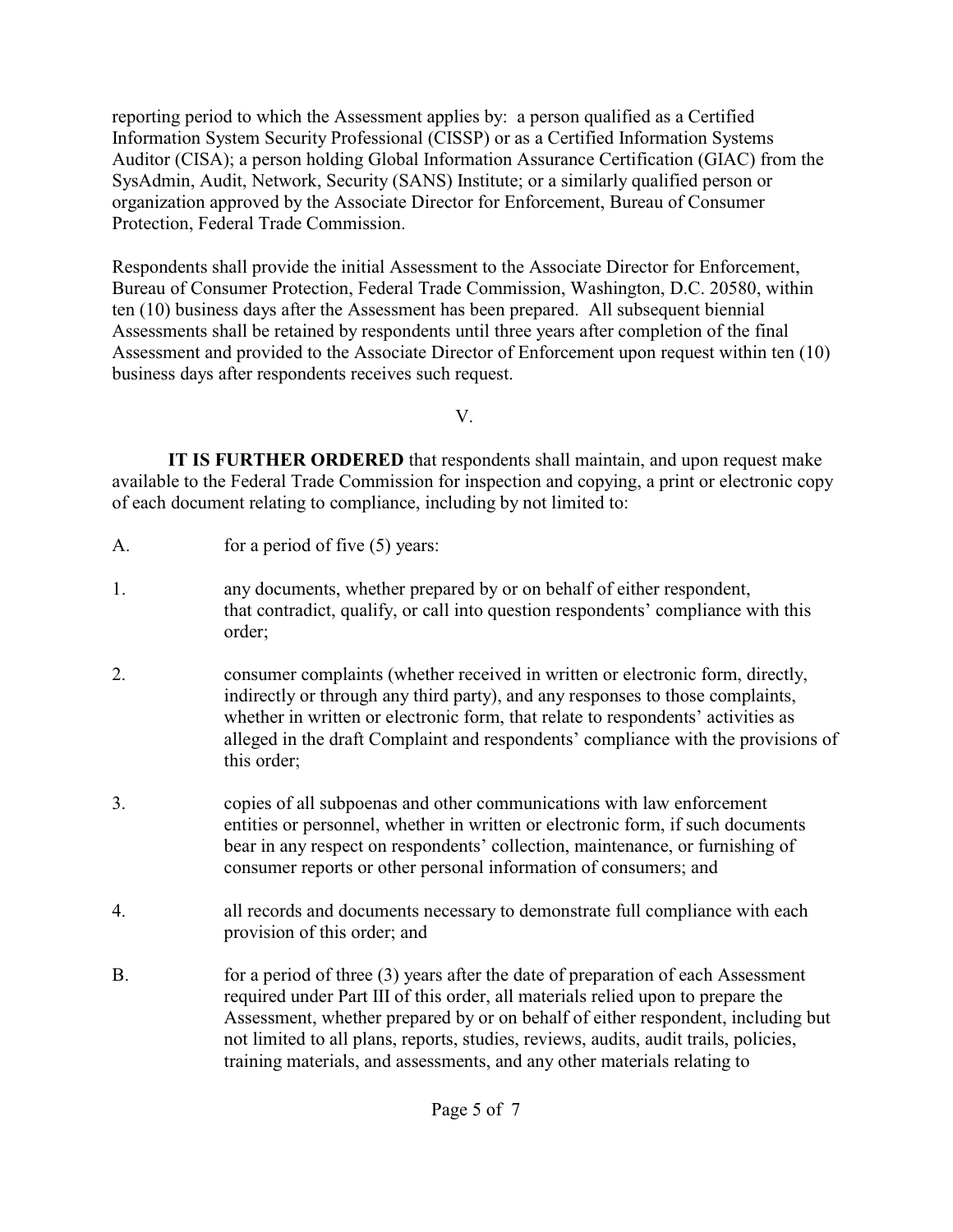respondents' compliance with Parts II and III.A. of this order, for the compliance period covered by such Assessment. Respondents shall provide such documents to the Associate Director of Enforcement within ten (10) days of request.

#### VI.

 **IT IS FURTHER ORDERED** that respondents shall deliver a copy of this order to all current and future principals, officers, directors, and managers, and to all current and future employees, agents, and representatives having responsibilities relating to the subject matter of this order. Respondents shall deliver this order to such current personnel within thirty (30) days after service of this order, and to such future personnel within thirty (30) days after the person assumes such position or responsibilities.

#### VII.

**IT IS FURTHER ORDERED** that respondent Stiles, for a period of ten (10) years after the date of issuance of the order, shall notify the Commission of the discontinuance of her current business or employment or of her affiliation with any new business or employment that provides financial products or services. The notice shall include respondent Stiles' new business address and telephone number and a description of the nature of the business or employment and her duties or responsibilities. All notices required by this Part shall be sent by certified mail to the Associate Director, Division of Enforcement, Bureau of Consumer Protection, Federal Trade Commission, Washington, D.C. 20580.

#### VIII.

 **IT IS FURTHER ORDERED** that respondents shall notify the Commission at least thirty (30) days prior to any change in the corporation(s) that may affect compliance obligations arising under this order, including, but not limited to: a dissolution, assignment, sale, merger, or other action that would result in the emergence of a successor corporation; the creation or dissolution of a subsidiary, parent, or affiliate that engages in any acts or practices subject to this order; the proposed filing of a bankruptcy petition; or a change in the corporate name or address. Provided, however, that, with respect to any proposed change in the corporation(s) about which respondents learn fewer than thirty (30) days prior to the date such action is to take place, respondents shall notify the Commission as soon as is practicable after obtaining such knowledge. All notices required by this Part shall be sent by certified mail to the Associate Director, Division of Enforcement, Bureau of Consumer Protection, Federal Trade Commission, Washington, D.C. 20580.

#### IX.

 **IT IS FURTHER ORDERED** that respondents shall, within one hundred and eighty (180) days after service of this order, and at such other times as the Commission may require, file with the Commission a report, in writing, setting forth in detail the manner and form in which they have complied with this order.